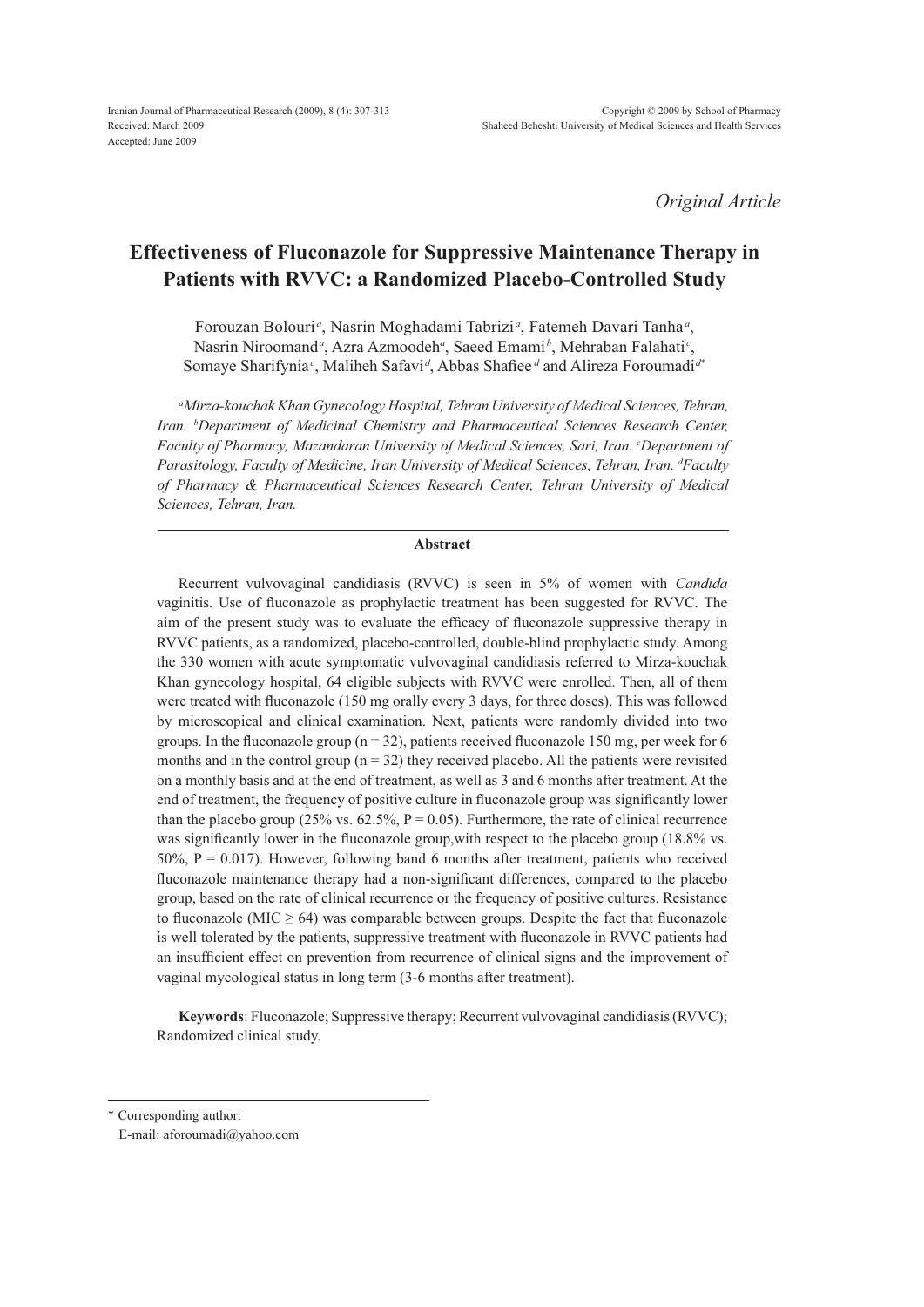#### **Introduction**

It has been estimated that 75% of all adult women experience at least one episode of vulvovaginal candidiasis (VVC) in their lifetime. Recurrent vulvovaginal candidiasis (RVVC) occurs in approximately 5% of women with *Candida* vaginitis, which is defined usually as  $\geq$ 4 episodes of VVC that occur within a 12-month period and may disrupt seriously a woman's social and sexual life and frequently leads to frustration (1-4). Known predisposing host factors, which include uncontrolled diabetes mellitus, contraceptive use, compromise of the immune system, pregnancy, and hormone replacement therapy, only partially explain RVVC. It has been also suggested that the administration of broad-spectrum antibiotics is a risk factor for both acute and recurrent VVC  $(5-7)$ .

Knowledge about pharmacological properties of drugs used in the treatment of vulvovaginal candidiasis allows for individual therapy to each patient. Antifungal agents are available for oral and intra-vaginal treatment of uncomplicated vulvovaginal candidiasis. Patients are more likely to prefer oral versus intra-vaginal anti-fungals  $(8, 9)$ . The triazoles family is the most widely used antifungal agents today. The drugs in this class offer activity against many systemic fungal infections without the serious nephrotoxic effects observed with amphotericin B administration. There are currently four members of triazole class licensed for use in the United States (Fluconazole, itraconazole, voriconazole and posaconazole). In addition, there are three compounds in various phases of clinical development (ravuconazole, albaconazole, and isavuconazole or BAL8557)  $(10-12)$ .

Fluconazole is a modern and up to date option for treatment of VVC and RVVC. Based on previous studies, after the ingestion of a single 150 mg tablet of fluconazole, concentrations of fluconazole above the minimal inhibitory concentration (MIC) that inhibits the growth of 90 percent of Candida species isolates  $(MIC<sub>oo</sub>)$  are achieved for 72 to 96 h in vaginal tissue and secretions, an efficacy that allows for weekly administration (13-15). The treatment of patients with RVVC consists of fluconazole

(150 mg every 72 h for three doses). Patients should then be maintained on a suppressive dose of fluconazole (150 mg weekly) for six months (16). After on interruption treatment regimen of 6 months with weekly 150 mg oral fluconazole, the relapse rate increases again and 4-5 out of every 10 women could experience recurrence a year after the start of therapy (2).

comparing Studies fluconazole with ketoconazole and topical antifungal agents, such as clotrimazole and miconazole, have documented that fluconazole could be equally efficacious with minimal adverse effects (17). Several high reliability clinical trials have confirmed short- and long-term therapeutic efficacy of fluconazole. Most of these trials have used a single-dose of fluconazole, which would theoretically lead to a high degree of medication compliance. A wide range of single therapeutic dose, good tolerance and a high degree of patient acceptance gives the specialist a powerful and efficient tool for management of VVC/RVVC  $(8, 17-21)$ . The objective of this prospective and randomized clinical study was to evaluate fluconazole efficacy in the treatment of recurrent VVC versus placebo.

#### **Experimental**

This study was performed between March 2006 and October 2008 at the Mirza-kouchak Khan gynecology hospital, Tehran University of Medical Sciences and included 330 out-patients with active and acute *Candida* vaginitis.

# Selection of patients Inclusion criteria

Female outpatients aged 18-45 years who had an acute, symptomatic, culture-confirmed episode of VVC and a history of at least four documented episodes of *Candida* vaginitis in the previous 12 months (including the current episode) were enrolled. All patients provided a written informed consent. Among patients who had received antifungal maintenance therapy within the previous 12 months, a history of at least 4 episodes of vaginal candidiasis within a year before the start of maintenance therapy was necessary for inclusion. Patients who previously received prophylactic treatment were allowed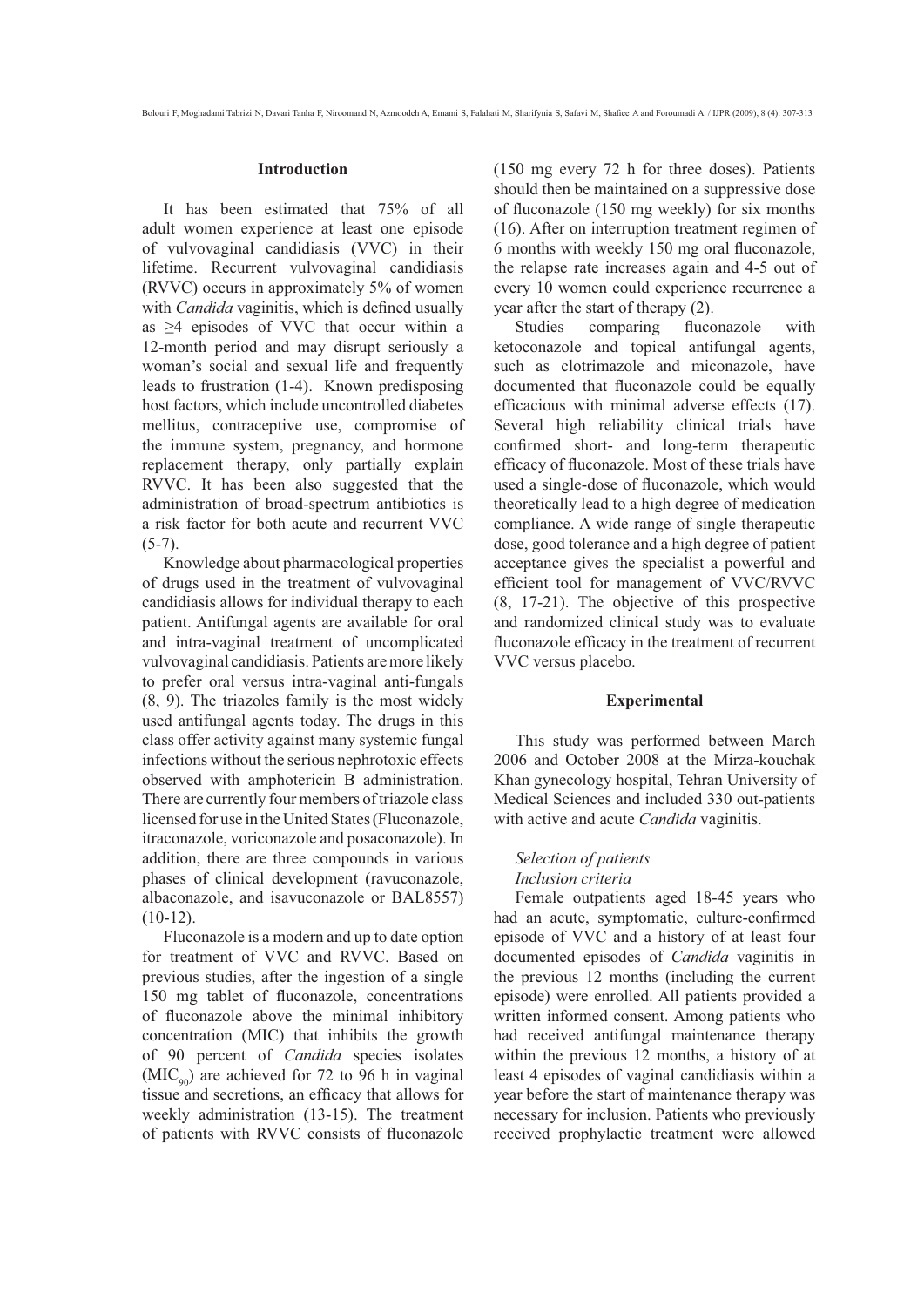to participate, provided they had not been using local or systemic antimycotic medication during the previous four weeks or had not used any other vaginal medication or vaginal douching during the last 48 h.

# *Exclusion criteria*

Patients with negative *Candida* cultures or with diabetes mellitus, either by history or by testing at entry, pregnant women and women who intended to become pregnant during the study were not allowed to participate. Other exclusion criteria were mixed infections, known seropositivity for the human immunodeficiency virus (HIV), and receipt of antifungal agents in the previous four weeks. Patients were prohibited to use any antibiotics or antimycotics, besides the study medication, during the study period.

#### *Data collection*

Of the 330 women with acute symptomatic vulvovaginal candidiasis, 97 patients with entry criteria were enrolled, and 33 patients were excluded (20 patients during the treatment, 12 women during the follow-up period and 1 participant because of pregnancy).

At enrollment, a detailed medical history was collected, a pelvic examination was performed, two microscopic examination of vaginal secretions with the use of  $10\%$  potassium hydroxide and normal saline solution and two vaginal fungal cultures were obtained. Swab sample from the vaginal fluid was placed on two microscope slide. One slide was used for confirmatory wet mount reading after rehydration with saline solution.

Wet mount should be examined for evidence of coexisting trichomoniasis or bacterial vaginitis. A single drop of  $10\%$  potassium hydroxide (KOH). solution was then added to the specimen on the other slide. The KOH dissolves the skin cells, but leaves the *Candida* cells intact, permitting visualization of hyphae and yeast cells which are typical of many *Candida* species (22-24). Samples of patients with a positive microscopic finding were sent for culturing. Final confirmation of the diagnosis depended on positive *Candida* cultures, which were investigated for the formation of chlamydospores and germ tubes  $(1)$ . All patients who were eligible for inclusion, received three sequential 150 mg doses of fluconazole, orally, as an induction dose at 72 h intervals (induction phase) and were asked to return for evaluation two weeks after enrollment. At the first visit, symptoms had to be normalized, and microscopic studies as well as *Candida* cultures had to be negative to proceed to the maintenance period. Eligible subjects were randomized at a ratio of 1:1 to receive either a single oral,  $150 \text{ mg dose}$ of fluconazole ( $n = 32$ ) or an oral placebo ( $n =$ 32) tablet weekly for six months (suppression or maintenance phase). Patients were prohibited from using other antifungal, broad-spectrum antibiotics or topical steroid therapies at any time during the study. During the maintenance period, patients were seen monthly so that symptoms and possible side effects of the medication could be registered, a pelvic examination was performed and microscopic studies as well as cultures were also conducted. Patients who were still free of symptoms and without signs of *Candida* on microscopic study and culture, remained in the study until the next visit. At the end of maintenance therapy, patients had a visit and were followed without treatment for six months (observation phase). Patients were seen at months 9 and 12, during the observation phase and were checked for symptoms, as well as microscopic or cultural evidence of *Candida* and fluconazole resistance in isolates of *Candida albicans*. In vitro susceptibilities of Candida albicans isolates to fluconazole were determined by the broth microdilution method (M27-A2) based on to the Clinical Laboratory Standards Institute (CLSI) guidelines. The Minimal Inhibitory Concentration (MIC) (the lowest concentration of antifungal that completely inhibits 50 percent growth of the organism) was determined. Isolates were considered susceptible, when the MIC value was  $\leq 8$  µg/mL for fluconazole, whereas isolates with MIC  $\geq$ 64 µg/mL were considered to be resistant  $(25)$ .

## *Statistical analysis*

Descriptive statistics were described as  $mean \pm SE$  or as frequencies and associated percentages.

The 95% confidence interval (95% CI) was calculated. A p-value  $\leq$  0.05 was used to denote statistical significance. Patients were well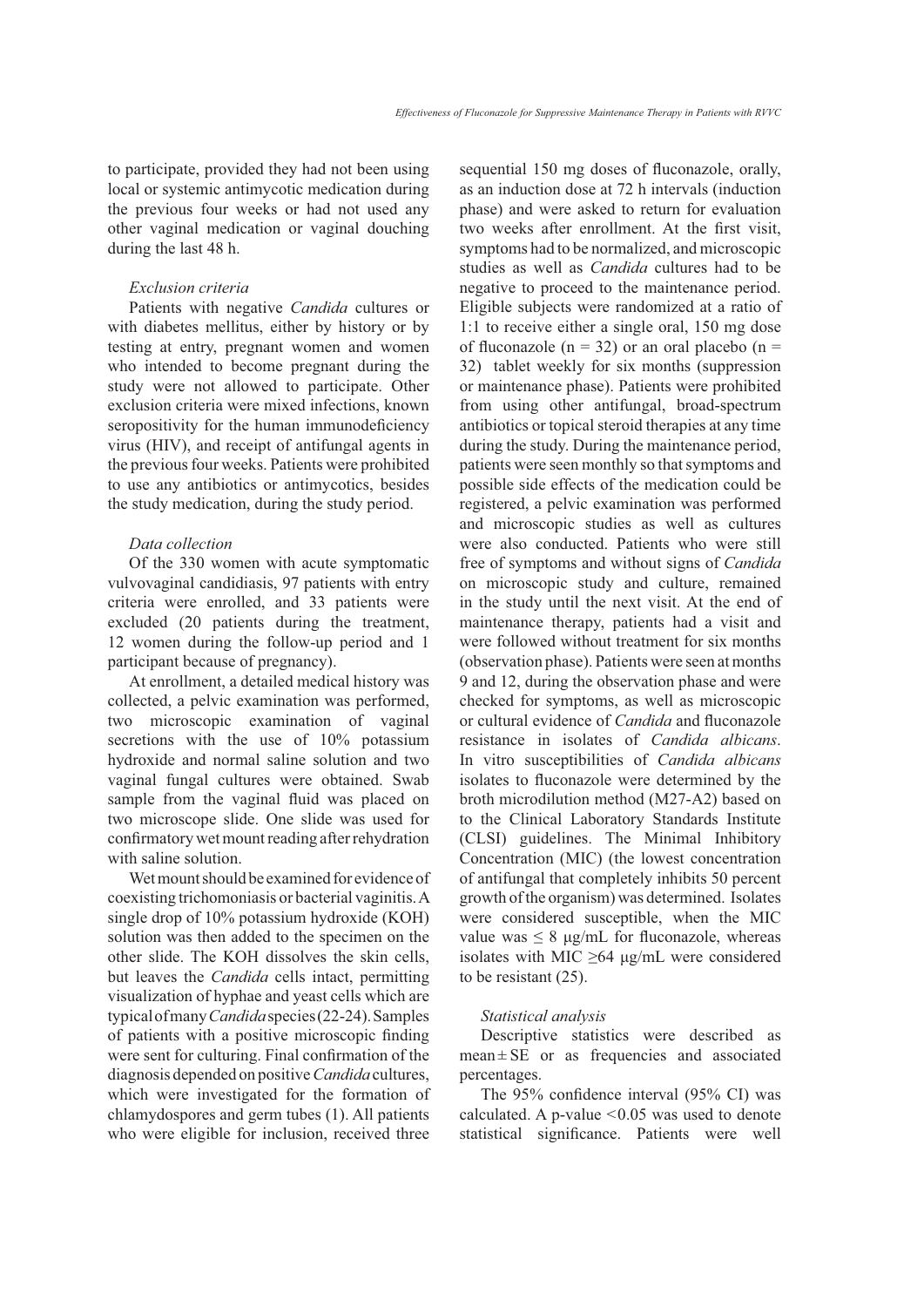Bolouri F, Moghadami Tabrizi N, Davari Tanha F, Niroomand N, Azmoodeh A, Emami S, Falahati M, Sharifynia S, Safavi M, Shafiee A and Foroumadi A / IJPR (2009), 8 (4): 307-313

| patient.             |               |                 |
|----------------------|---------------|-----------------|
| Organism             | Frequency (n) | Percent $(\% )$ |
| Candida albicans     | 50            | 78.13           |
| Candida glabrata     | 10            | 15.63           |
| Candida parapsilosis | 2             | 3.12            |
| Candida guikrmordi   | 1             | 1.56            |
| Candida krusei       | 1             | 1.56            |
| Total                | 64            | 100             |
|                      |               |                 |

Table 1. Microbiology of baseline vaginal fungal isolates in

matched in both treatment groups. Ouantitative variables were compared with the student ttest. For the comparison of independent and qualitative variables between two groups, the  $\gamma$ 2 test or Fisher's exact test were applied. Statistical calculations were carried out using the SPSS for Windows Version 15.0 software.

#### **Results**

Based on the results, the average age of participants was  $31.9 \pm 6.9$  years (range, 18) to 45 years). The results of microbiologic analysis of the baseline vaginal isolates from the 64 patients are summarized in Table 1. The majority of baseline vaginal yeast isolates were identified as *Candida*. *albicans* (78.13%), and the next most common species were Candida glabrata (15.63%). Mean  $\pm$  SE of age and parity of fluconazole and placebo groups who participated in this study are compared in Table 2. The difference was not statistically significant  $(P > 0.05)$ . For comparative study, patients who were randomly assigned to receive fluconazole and those randomly assigned to receive placebo were similar, regarding age and the number of live births. At the observation period, immediately after the cessation of therapy, frequency of patients with clinical recurrence and positive culture in the fluconazole group was significantly lower than the placebo group  $(P = 0.017$  and  $P = 0.05$ , respectively) (Table 3). Resistance of isolates to fluconazole between two groups was not meaningful ( $P > 0.05$ ).

#### **Discussion**

According to the results of this study, the average age of participants was  $31.9 \pm 6.9$  years

**Table 2.** Comparison of mean  $\pm$  SE of age and parity between fluconazole and placebo groups  $(n=32)$ .

| Variable    | <b>Fluconazole</b> | <b>Placebo</b>  | P-value |
|-------------|--------------------|-----------------|---------|
| Age (years) | $31.9 \pm 7.5$     | $31.8 \pm 6.4$  | 0.93    |
| Parity      | $2.34 \pm 1.42$    | $1.88 \pm 1.04$ | 0.14    |

(range, 18 to 45 years). Vulvovaginal candidiasis occurs with the highest prevalence in women aged 20-30 years (26-28). It seems that the mean age in this study was high. The mean age of patients in Sobel et al study (14) was 33.8 years. Previous epidemiologic studies have indicated that women who are aged less than 45 years are at increased risk of VVC (29).

No significant inter-group differences in the mean of age and parity of the two groups were observed  $(P>0.05)$ . Candida albicans was the most common species among the isolates, followed by *Candida glabrata*. Other *Candida* species isolated were Candida parapsilosis, Candida guikrmordi and Candida krusei, respectively.

Based on our data, immediately after the cessation of therapy, 6 out of every 32 patients receiving fluconazole (18.8%) were without a clinical recurrence, as compared with the 16 out of every 32 patients receiving placebo  $(50\%)$ (Table 3). Eight out of every 32 patients in the fluconazole group  $(25\%)$  had a positive culture versus the 20 out of every 32 of those who received placebo (62.5%) (Table 3). However, the differences in frequency of patients with clinical recurrence and positive culture in the fluconazole and placebo groups in months 3 and 6 after weaning of the medication were not statistically significant. Although at these months, more symptomatic episodes of VVC were observed in patients who had previously been protected by fluconazole than in those who had received placebo. Hence, clinical recurrence occurred  $43.8\%$  and  $71.9\%$  at 3 and 6 months after ending of maintenance phase, respectively, versus  $62.5\%$  and  $81.3\%$  in the placebo group. The rate of a positive vaginal culture in the observation phase was significantly higher in the group that had previously been treated by fluconazole  $(62.5\%$  and  $78.1\%$  in months 9 and 12 of study, respectively, versus 78.1% and 87.5% in the placebo group). The results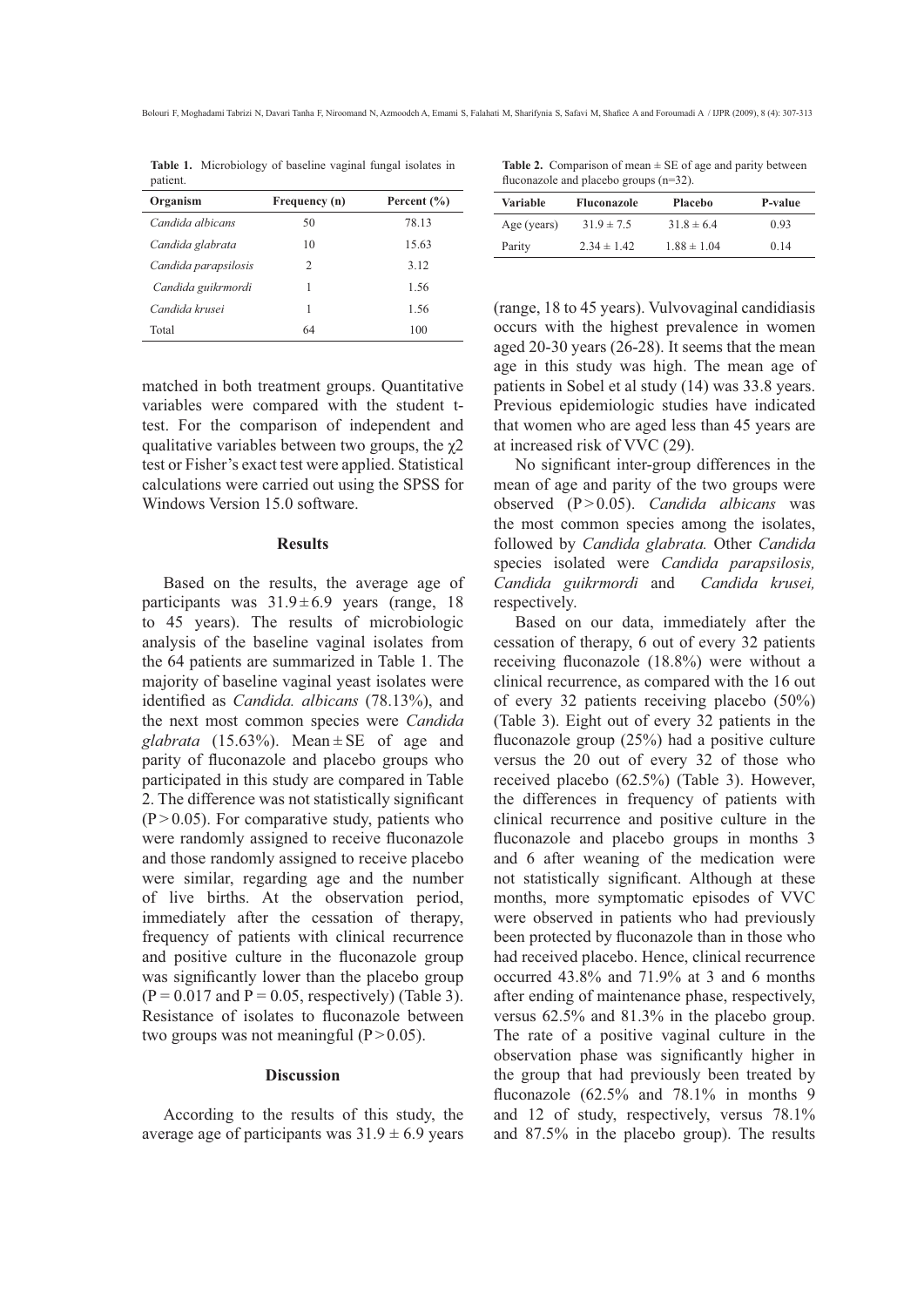| <b>Observation period</b>                     | <b>Variable</b>     | <b>Number of patients</b>    |                          | P-value* |
|-----------------------------------------------|---------------------|------------------------------|--------------------------|----------|
|                                               |                     | Fluconazole group $(n = 32)$ | Placebo group $(n = 32)$ |          |
| Immediately after<br>the cessation of therapy | Positive culture    | 8(25%)                       | $20(62.5\%)$             | 0.05     |
|                                               | Clinical recurrence | $6(18.8\%)$                  | $16(50\%)$               | 0.017    |
| 3 months after<br>the cessation of therapy    | Positive culture    | $20(62.5\%)$                 | $25(78.1\%)$             | 0.247    |
|                                               | Clinical recurrence | $14(43.8\%)$                 | $20(62.5\%)$             | 0.210    |
| 6 months after<br>the cessation of therapy    | Positive culture    | $25(78.1\%)$                 | 28 (87.5%)               | 0.509    |
|                                               | Clinical recurrence | 23 (71.9%)                   | $26(81.3\%)$             | 0.556    |

Table 3. Comparison of treatment outcome between fluconazole and placebo groups immediately, three-months and six-months after the cessation of therany

\*P-values of <0.05 were considered statistically significant.

of Sobel et al study (14) showed that, with the use of fluconazole in a weekly regimen, 90% of women were free of clinical signs after 6 months: however, after cessation of therapy, the recurrence rate steeply rose to 57% at 1 year, although still less than in the placebo group (78%). In their study, mycologic recurrence occurred in 30% and 70% after 6 and 12 months of treatment, respectively, versus 75% and 85% of patients who received placebo.

In a clinical trial, 50 women with chronic vulvovaginal candidiasis caused by Candida *albicans* with three or more recurrences per year were enrolled in an open-trial prospective study and fluconazole with dose of 150 mg (3 caps. x 50 mg) once weekly for a period of 6 months was prescribed. Clinical improvement was observed in 81% of the patients after treatment and microbiological cure was observed in 86% of the patients (30). In another study, fluconazole (150 mg per month), has been found to decrease the recurrence rate by  $50\%$  (31).

Most studies recommend antifungal therapy for six months. Many women have recurrences after cessation of medication. Thus, these patients may need to stay on medication for a longer period of time (22). Randomized controlled trials, for treatment of recurrent VVC, have shown the effectiveness of oral fluconazole and itraconazole maintenance therapy taken for 6 months after an initial regimen  $(32-33)$ . Results of this study and findings of Sobel et al have shown the effectiveness of oral fluconazole administration in reducing the recurrence rate of vulvovaginal candidiasis immediately after cessation of therapy.

Based on the findings of this study, antifungal susceptibility testing revealed that 70% of the *Candida* isolates tested were resistant to fluconazole, but resistance of isolates to fluconazole between the two groups was not statistically significant ( $P > 0.05$ ).

Treatmeant of vulvovaginal candidiasis frequently fails due to the emergence of azole resistance. In a study, fluconazole resistance has been reported in 14 out of 393  $(3.6\%)$ Candida albicans isolates, whilst resistance to itraconazole was considerably higher  $(16.2\%)$ (34-38). The pharmacokinetic characteristics of fluconazole and safety of weekly administration are major factors contributing to its overall clinical success (14). Since fluconazole is administered orally, treatment compliance is better than those medications, administered intravaginally (22). Patients treated with fluconazole report headache, abdominal pain and nausea (39). In our study, side effects during the treatment were not significant and might not be directly correlated with the administration of fluconazole. There was no cessation of therapy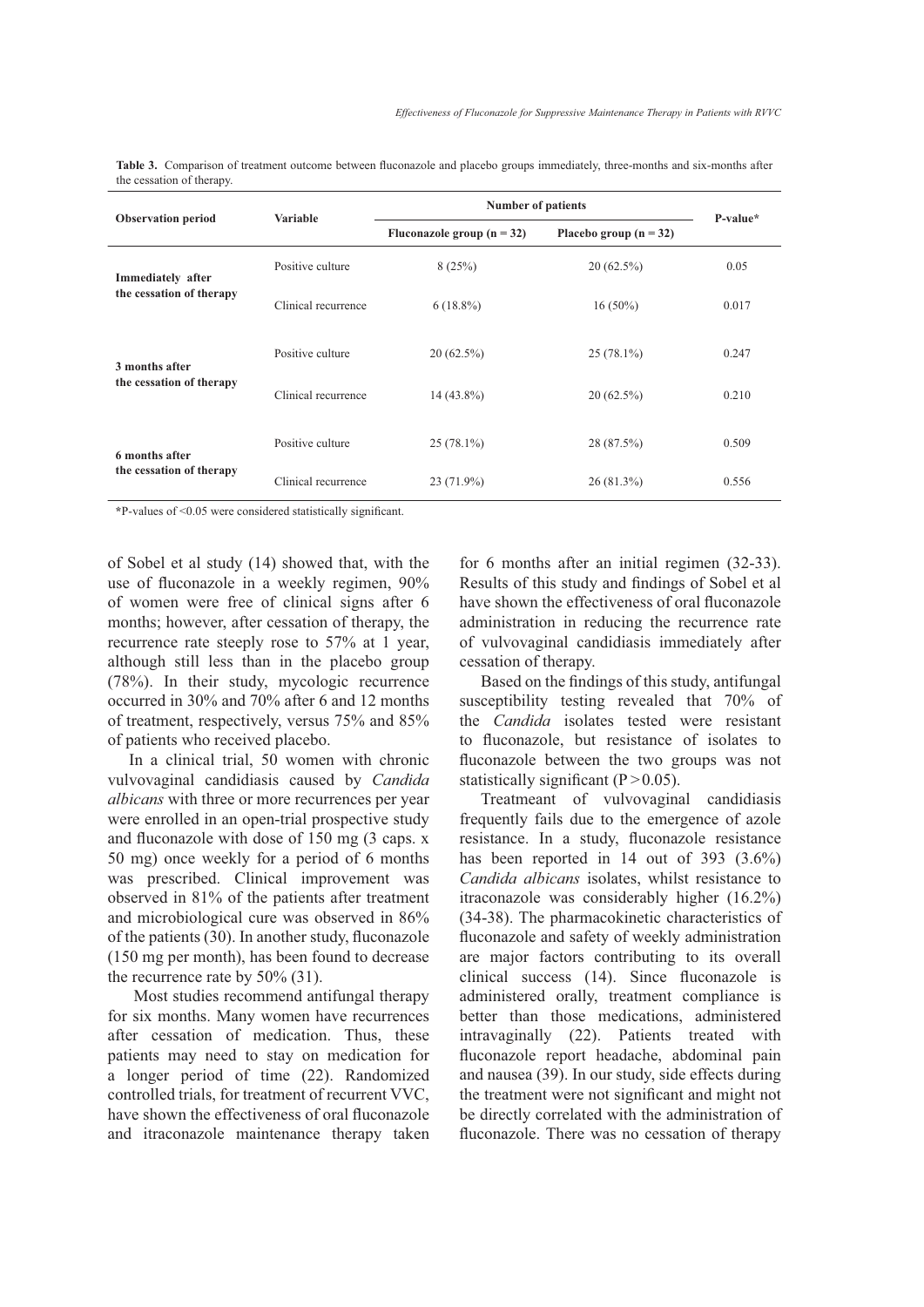due to side effects of fluconazole. Fluconazole is easily taken, well tolerated and is suitable for the long-term treatment of chronic vulvovaginal candididasis. A concern about long-term therapy has been the probability of the emergence of higher frequency of azole resistance in isolates of Candida albicans or more frequent isolation of species other than *Candida albicans* (14).

## Conclusion

In this randomized clinical study, we evaluated the effectiveness of fluconazole for suppressive maintenance therapy in patients with RVVC versus placebo. Based on our results, by administration of fluconazole 150 mg per week as maintenance therapy for 6 months, therapeutic cures (clinically and microbiologically) were achieved in fluconazole group at the end of treatment. However, threemonths and six-months after treatment, patients who received fluconazole maintenance therapy had a non-significant difference, compared to the placebo group. Recurrence of clinical sings. as well as a positive vaginal Candida culture were seen in  $60\% - 70\%$  of the participants. Although several clinical trials have confirmed short- and long-term therapeutic efficacy of fluconazole, nevertheless development of new antifungal agents with minimal adverse effects is recommended to overcome Candida infections (40).

#### Acknowledgement

This work was supported by a grant from the Pharmaceutical Sciences Research Center, Tehran University of Medical Sciences.

#### **References**

- (1) Patel DA, Gillespie B, Sobel JD, Leaman D, Nyirjesy P, Weitz MV and Foxman B. Risk factors for recurrent vulvovaginal candidiasis in women receiving maintenance antifungal therapy: Results of a prospective cohort study. Am. J. Obstet. Gynecol.  $(2004)$  190: 644-653.
- (2) Donders G, Bellen G, Byttebier G, Verguts L, Hinoul P, Walckiers R, Stalpaert M, Vereecken A and Eldere JV. Individualized decreasing-dose maintenance fluconazole regimen for recurrent vulvovaginal candidiasis (ReCiDiF trial). Am. J. Obstet. Gynecol.

(2008) 199: 613e1-613e9.

- (3) Rodgers CA and Beardall AJ. Recurrent vulvovaginal candidiasis: Why does it occur? Int. J. Std. AIDS (1999)  $10.435 - 441$
- (4) Stewart DE, Whelan CI, Fong IW and Tessler KM. Psychosocial aspects of chronic, clinically unconfirmed vulvovaginitis. Obstet. Gynecol. (1990) 76: 852-826.
- (5) Ray D, Goswami R, Banerjee U, Dadhwal V, Goswami D, Mandal P, Sreenivas V and Kochupillai N. Prevalence of Candida glabrata and its response to boric acid vaginal suppositories in comparison with oral fluconazole in patients with diabetes and vulvoyaginal candidiasis. Diabetes Care (2007) 30: 312-317.
- (6) Fidel PL and Sobel JD. Immunopathogenesis of recurrent vulvovaginal candidiasis. Clin. Microbiol. Rev. (1996) 9: 335-348.
- Sobel JD. Pathogenesis of recurrent vulvovaginal  $(7)$ candidiasis. Curr. Infect. Dis. Rep. (2002) 4: 514-519.
- $(8)$ Kotarski J, Drews K, Maleszka R, Rechberger T, Woroń J and Tomaszewski J. Treatment of acute and recurrent vulvovaginal candidiasis (VVC/rVVC)-state of art in 2008. Ginekol. Pol. (2008) 79: 638-652.
- (9) Nurbhai M, Grimshaw J, Watson M, Bond C, Mollison J and Ludbrook A. Oral versus intra-vaginal imidazole and triazole anti-fungal treatment of uncomplicated vulvovaginal candidiasis (thrush). Cochrane Database Syst. Rev. (2007) 17: CD002845.
- (10) Groll AH, Piscitelli SC and Walsh TJ. Clinical pharmacology of systemic antifungal agents: A comprehensive review of agents in clinical use, current investigational compounds, and putative targets for antifungal drug development. Adv. Pharmacol. (1998) 44: 343-500.
- (11) Clancy CJ and Nguyen MH. In vitro efficacy and fungicidal activity of voriconazole against *Aspergillus* and Fusarium species. Eur. J. Clin. Microbiol. Infect. Dis. (1998) 17: 573-575.
- (12) Nagappan V and Deresinski S. Reviews of antiinfective agents: posaconazole: a broad-spectrum triazole antifungal agent. Clin. Infect. Dis. (2007) 45: 1610-1617.
- (13) Houang ET, Chappatte O, Byrne D, Macrae PV and Thorpe JE. Fluconazole levels in plasma and vaginal secretions of patients after a 150-milligram single oral dose and rate of eradication of infection in vaginal candidiasis. Antimicrob. Agents Chemother. (1990) 34:  $909 - 910$
- (14) Sobel JD, Wiesenfeld HC, Martens M, Danna P, Hooton T, Rompalo A, Sperling M, Livengood C, Horowitz B, Thron JV, Edwards L, Panzer H and Chu TC. Maintenance fluconazole therapy for recurrent vulvovaginal candidiasis. N. Engl. J. Med. (2004) 351: 876-883.
- (15) Sobel JD, Kapernick PS, Zervos M, Reed BD, Hooton T, Soper D, Nyirjesy P, Heine MW, Willems J, Panzer H and Wittes H. Treatment of complicated Candida vaginitis: comparison of single and sequential doses of fluconazole. Am. J. Obstet. Gynecol. (2001) 185: 363-369.